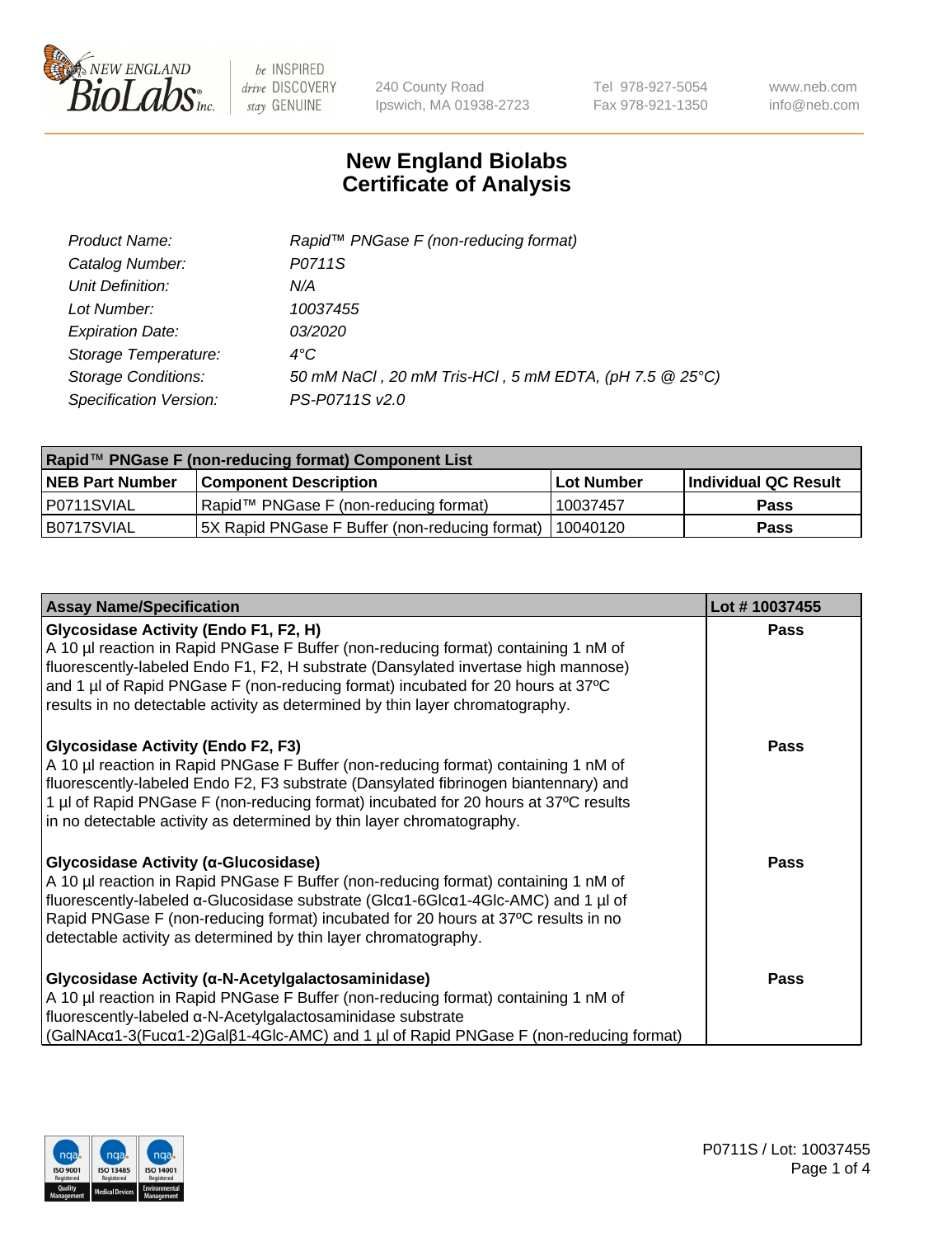

240 County Road Ipswich, MA 01938-2723 Tel 978-927-5054 Fax 978-921-1350

www.neb.com info@neb.com

| <b>Assay Name/Specification</b>                                                                                                                                                                                                                                                                                                                                                                    | Lot #10037455 |
|----------------------------------------------------------------------------------------------------------------------------------------------------------------------------------------------------------------------------------------------------------------------------------------------------------------------------------------------------------------------------------------------------|---------------|
| incubated for 20 hours at 37°C results in no detectable activity as determined by<br>thin layer chromatography.                                                                                                                                                                                                                                                                                    |               |
| Glycosidase Activity (α-Neuraminidase)<br>A 10 µl reaction in Rapid PNGase F Buffer (non-reducing format) containing 1 nM of<br>fluorescently-labeled α-Neuraminidase substrate<br>(Neu5Acα2-3Galβ1-3GlcNAcβ1-3Galβ1-4Glc-AMC) and 1 µl of Rapid PNGase F (non-reducing<br>format) incubated for 20 hours at 37°C results in no detectable activity as<br>determined by thin layer chromatography. | Pass          |
| Glycosidase Activity (α1-2 Fucosidase)<br>A 10 µl reaction in Rapid PNGase F Buffer (non-reducing format) containing 1 nM of<br>fluorescently-labeled α-Fucosidase substrate (Fucα1-2Galβ1-4Glc-AMC) and 1 µl of<br>Rapid PNGase F (non-reducing format) incubated for 20 hours at 37°C results in no<br>detectable activity as determined by thin layer chromatography.                           | Pass          |
| Glycosidase Activity (α1-3 Fucosidase)<br>A 10 µl reaction in Rapid PNGase F Buffer (non-reducing format) containing 1 nM of<br>fluorescently-labeled α-Fucosidase substrate<br>(Fucα1-3Galβ1-4GlcNAcβ1-3Galβ1-4Glc-AMC) and 1 µl of Rapid PNGase F (non-reducing<br>format) incubated for 20 hours at 37°C results in no detectable activity as<br>determined by thin layer chromatography.       | Pass          |
| Glycosidase Activity (α1-3 Galactosidase)<br>A 10 µl reaction in Rapid PNGase F Buffer (non-reducing format) containing 1 nM of<br>fluorescently-labeled α-Galactosidase substrate (Galα1-3Galβ1-4GlcNAc-AMC) and 1 µl<br>of Rapid PNGase F (non-reducing format) incubated for 20 hours at 37°C results in no<br>detectable activity as determined by thin layer chromatography.                  | Pass          |
| Glycosidase Activity (α1-3 Mannosidase)<br>A 10 µl reaction in Rapid PNGase F Buffer (non-reducing format) containing 1 nM of<br>fluorescently-labeled α-Mannosidase substrate (Manα1-3Manβ1-4GlcNAc-AMC) and 1 µl of<br>Rapid PNGase F (non-reducing format) incubated for 20 hours at 37°C results in no<br>detectable activity as determined by thin layer chromatography.                      | <b>Pass</b>   |
| Glycosidase Activity (α1-6 Galactosidase)<br>A 10 µl reaction in Rapid PNGase F Buffer (non-reducing format) containing 1 nM of<br>fluorescently-labeled α-Galactosidase substrate (Galα1-6Galα1-6Glcα1-2Fru-AMC) and 1<br>µl of Rapid PNGase F (non-reducing format) incubated for 20 hours at 37°C results in<br>no detectable activity as determined by thin layer chromatography.              | Pass          |
| Glycosidase Activity (a1-6 Mannosidase)<br>A 10 µl reaction in Rapid PNGase F Buffer (non-reducing format) containing 1 nM of                                                                                                                                                                                                                                                                      | <b>Pass</b>   |

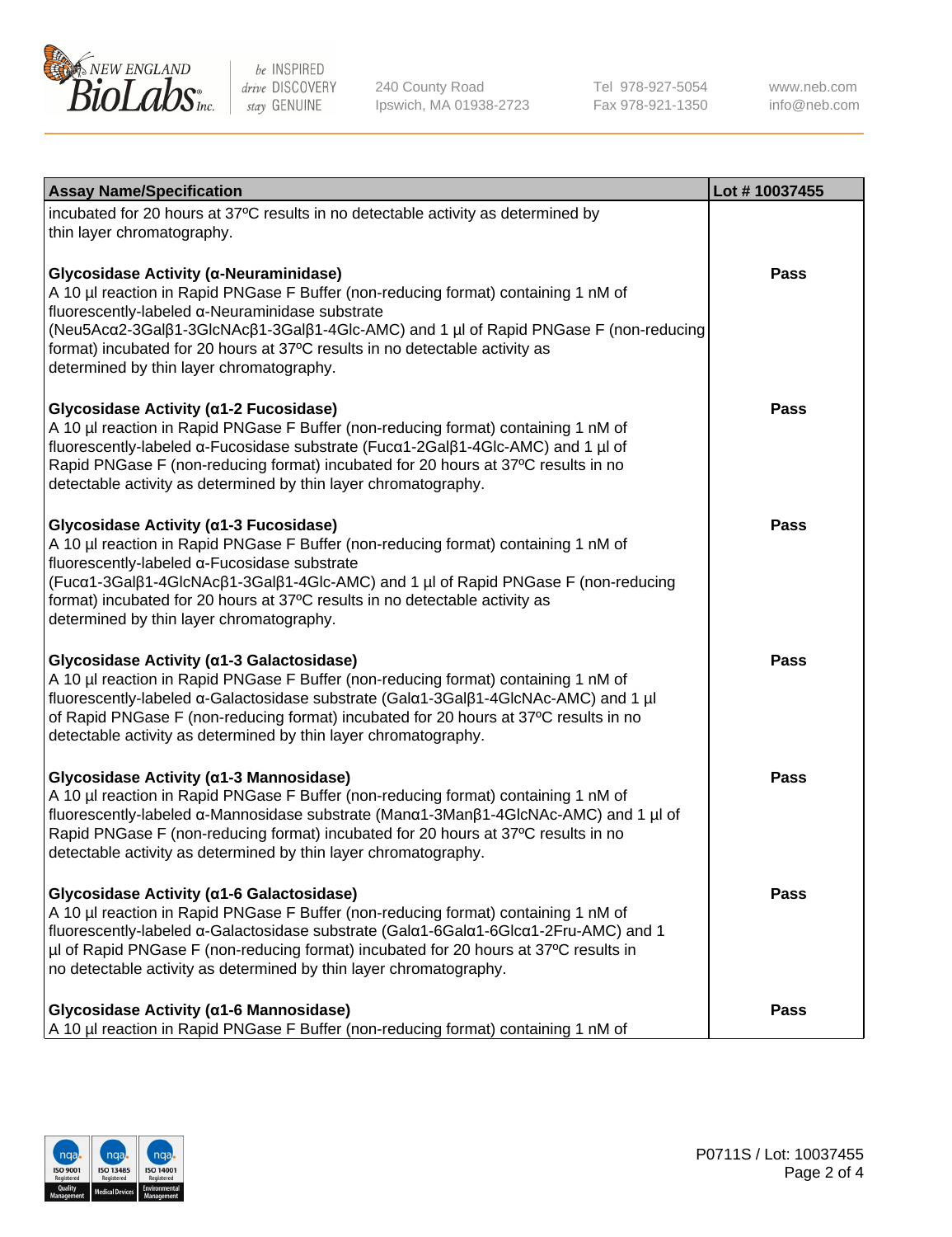

240 County Road Ipswich, MA 01938-2723 Tel 978-927-5054 Fax 978-921-1350 www.neb.com info@neb.com

| <b>Assay Name/Specification</b>                                                                                                                                                                                                                                                                                                                                                                             | Lot #10037455 |
|-------------------------------------------------------------------------------------------------------------------------------------------------------------------------------------------------------------------------------------------------------------------------------------------------------------------------------------------------------------------------------------------------------------|---------------|
| fluorescently-labeled α-Mannosidase substrate (Μanα1-6Μanα1-6(Μanα1-3)Man-AMC) and 1<br>µl of Rapid PNGase F (non-reducing format) incubated for 20 hours at 37°C results in<br>no detectable activity as determined by thin layer chromatography.                                                                                                                                                          |               |
| Glycosidase Activity (β-Mannosidase)<br>A 10 µl reaction in Rapid PNGase F Buffer (non-reducing format) containing 1 nM of<br>fluorescently-labeled β-Mannosidase substrate (Manβ1-4Manβ1-4Man-AMC) and 1 µl of<br>Rapid PNGase F (non-reducing format) incubated for 20 hours at 37°C results in no<br>detectable activity as determined by thin layer chromatography.                                     | <b>Pass</b>   |
| Glycosidase Activity (β-N-Acetylgalactosaminidase)<br>A 10 µl reaction in Rapid PNGase F Buffer (non-reducing format) containing 1 nM of<br>fluorescently-labeled β-N-Acetylgalactosaminidase substrate<br>(GalNAcß1-4Galß1-4Glc-AMC) and 1 µl of Rapid PNGase F (non-reducing format)<br>incubated for 20 hours at 37°C results in no detectable activity as determined by<br>thin layer chromatography.   | <b>Pass</b>   |
| Glycosidase Activity (β-N-Acetylglucosaminidase)<br>A 10 µl reaction in Rapid PNGase F Buffer (non-reducing format) containing 1 nM of<br>fluorescently-labeled β-N-Acetylglucosaminidase substrate<br>(GIcNAcβ1-4GIcNAcβ1-4GIcNAc-AMC) and 1 µl of Rapid PNGase F (non-reducing format)<br>incubated for 20 hours at 37°C results in no detectable activity as determined by<br>thin layer chromatography. | <b>Pass</b>   |
| Glycosidase Activity (β-Xylosidase)<br>A 10 µl reaction in Rapid PNGase F Buffer (non-reducing format) containing 1 nM of<br>fluorescently-labeled β-Xylosidase substrate (Xylβ1-4Xylβ1-4Xylβ1-4Xyl-AMC) and 1 µl<br>of Rapid PNGase F (non-reducing format) incubated for 20 hours at 37°C results in no<br>detectable activity as determined by thin layer chromatography.                                | <b>Pass</b>   |
| Glycosidase Activity (β1-3 Galactosidase)<br>A 10 µl reaction in Rapid PNGase F Buffer (non-reducing format) containing 1 nM of<br>fluorescently-labeled β-Galactosidase substrate (Galβ1-3GlcNAcβ1-4Galβ1-4Glc-AMC)<br>and 1 µl of Rapid PNGase F (non-reducing format) incubated for 20 hours at 37°C<br>results in no detectable activity as determined by thin layer chromatography.                    | <b>Pass</b>   |
| Glycosidase Activity ( $\beta$ 1-4 Galactosidase)<br>A 10 µl reaction in Rapid PNGase F Buffer (non-reducing format) containing 1 nM of<br>fluorescently-labeled β-Galactosidase substrate (Galβ1-4GlcNAcβ1-3Galβ1-4Glc -AMC)<br>and 1 µl of Rapid PNGase F (non-reducing format) incubated for 20 hours at 37°C<br>results in no detectable activity as determined by thin layer chromatography.           | <b>Pass</b>   |
| <b>Protease Activity (SDS-PAGE)</b>                                                                                                                                                                                                                                                                                                                                                                         | Pass          |